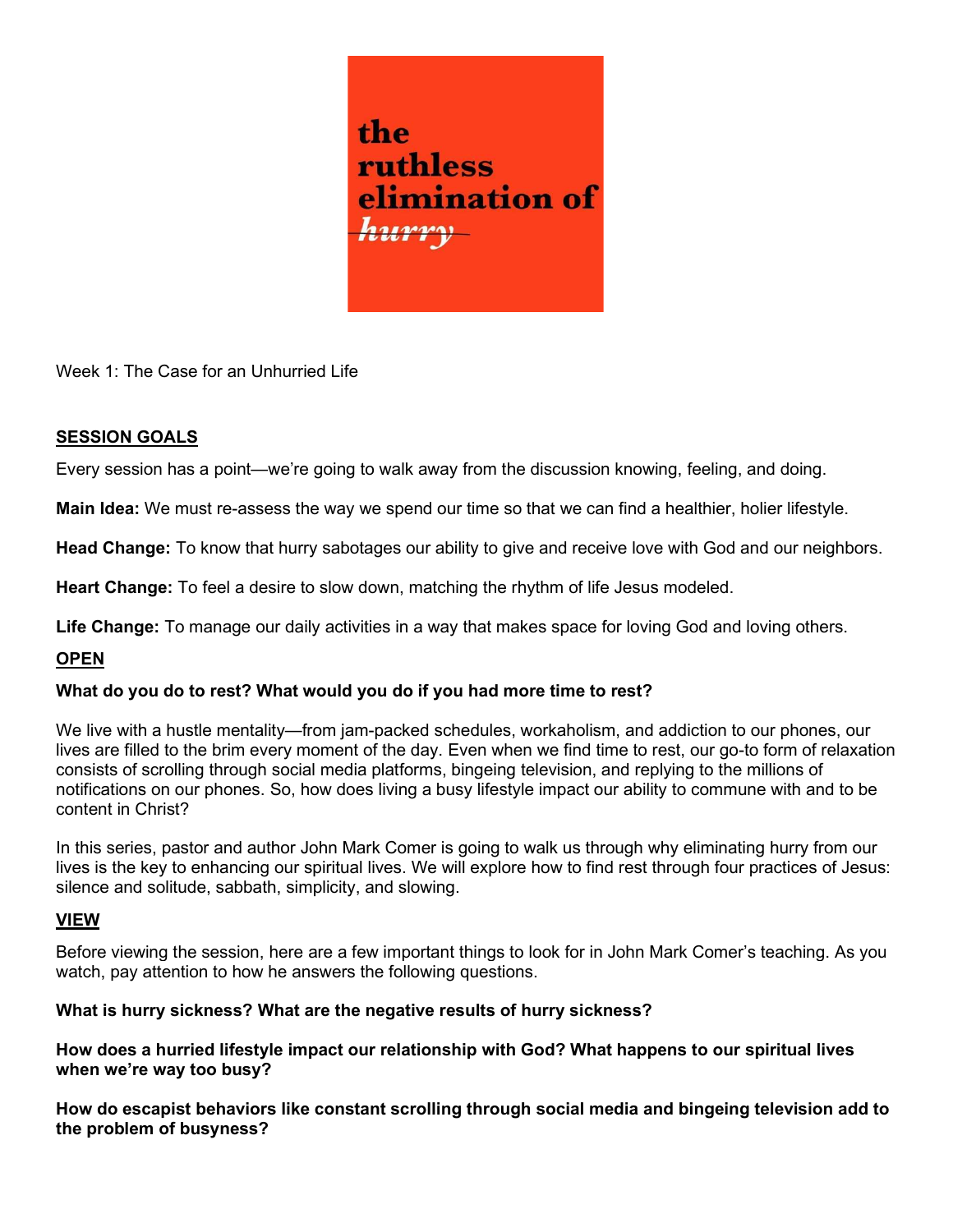Watch Session 1: The Case for an Unhurried Life (11 minutes).

## REVIEW

John Mark started the session by explaining how he was a burnt-out megachurch pastor on the verge of a midlife crisis. He then realized that his busy schedule was contributing to his diminishing relationship with Jesus. Do you ever feel like you are overwhelmed with hurry, unable to complete everything on your todo list? What in your life keeps you the busiest?

Chronic busyness can sideline our relationships with God. In what ways have you seen busyness negatively impact your relationship with God? In what ways has a full schedule stripped time away from activities like prayer and reading the Bible?

John Mark explained that when he was first introduced to the idea of eliminating hurry, he was dealing with workaholism, jam-packed schedules, and addiction to his phone. In what ways can you relate to him? How difficult has it been to try and eliminate hurry-inducing activities from your schedule?

Some of us live in places that contribute to our rushed lifestyles. John Mark explained his home city of Portland, Oregon is one of the most secular and fast-paced cities in the nation. What are some specific things contributing to hurry-culture where you live?

We learned that psychologists have diagnosed people with something called "hurry sickness"—a feeling of being chronically short of time and a need to perform every task faster than necessary. Are you experiencing the effects of hurry sickness John Mark described? In what ways are they affecting your physical and spiritual well-being?

John Mark explained that there are both unhealthy and healthy types of busyness. Healthy busyness is when we have a lot to do but not "too much." The unhealthy type of busyness is when there's too much to do and not enough time to do it. Which type of busyness best reflects your life? Why?

Unhealthy busyness can negatively affect our mental health, causing increased irritability, hypersensitivity, and stress. What other negative effects can busyness have on our mental health? Which, if any, have you had to wrestle in your own life?

John Mark taught us the result of a hurried life and compulsive overworking is emotional numbness—using escapist behaviors like scrolling through Instagram and bingeing TV shows as distractions from our hurriedness instead of cultivating true rest. What kind of escapist behaviors tempt you when you need to disconnect from the busyness of life? In what ways have these escapes distracted you rather than giving you the rest you need?

What could it look like for you to readjust your busiest day next week? What activities or demands could you cut out of your schedule?

## BIBLE EXPLORATION

When we're used to over-extending ourselves, sitting down to relax or live in the moment can feel virtually impossible—especially when there's still plenty to get done. Read Luke 10:38–42.

#### What were the differences between Mary and Martha's behavior while Jesus was around? In what ways do they reflect the healthy and unhealthy busyness John Mark talked about?

In this passage, Martha was distracted by all the preparations while Mary took advantage of her time by sitting with Jesus. It is easy to be like Martha, annoyed with Mary. After all, there are a lot of chores and responsibilities in our lives that can't be neglected. But, in this story, Jesus wants to teach us what is most important in our lives: spending time with him. Do Mary's actions bother you? If so, why?